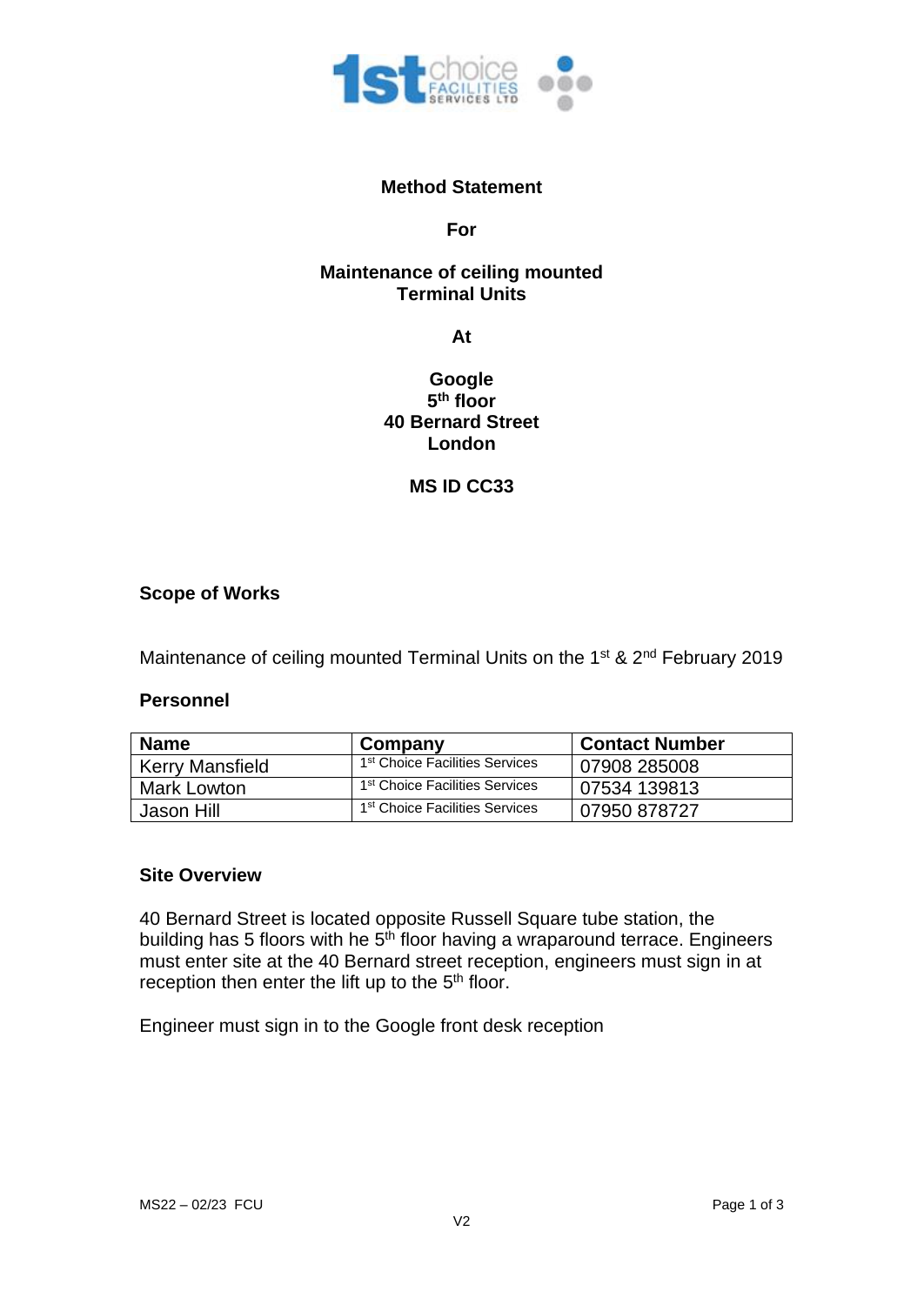

#### **Sequence of Work**

### **59-06 TERMINAL UNITS - FAN COIL**

The term Terminal Units covers those items of equipment relating to the ingress of ventilating or conditioned air into the working environment. Operationally their effectiveness may be impaired by the build up of dust and related deposits whilst visually dirt will arise from cigarette smoke and dirt in the atmosphere. In a dirty environment it may be necessary to increase the frequency of maintenance above that recommended in this specification. For detailed maintenance of associated equipment see CONTROLS.

| <b>ITEM</b>                        | FREQ.          | <b>ACTION</b>                                                                                                | <b>NOTES</b>                                                                                                                                                                                                                                                            |
|------------------------------------|----------------|--------------------------------------------------------------------------------------------------------------|-------------------------------------------------------------------------------------------------------------------------------------------------------------------------------------------------------------------------------------------------------------------------|
| 1. Status.                         | 6m             | off<br>Switch<br>and<br>isolate.                                                                             | Electrical isolation should<br>be<br>carried out in accordance with<br><b>HASAWA</b><br>Electricity<br>and<br>at<br>Work Regulations. Where units<br>are ceiling mounted, cover any<br>machinery/equipment<br>office<br>situated<br>below<br>unit<br>being<br>serviced. |
| 2. Pipework and<br>Valves.         | 12m            | Pipework<br>Check<br>valve<br>and<br>connections                                                             |                                                                                                                                                                                                                                                                         |
|                                    | 6 <sub>m</sub> | Remove<br>air<br>entry<br>filter,<br>inspect<br>coil<br>block for dirt<br>and<br>clean as necessary.         | the<br>Depending<br>upon<br>environment, coil block air entry<br>filter may need more frequent<br>cleaning. Agree frequency with<br>client.                                                                                                                             |
| 3. Condensate<br>drain connection. | 6 <sub>m</sub> | Check connection is<br>clear.                                                                                |                                                                                                                                                                                                                                                                         |
| 4. Permanent<br>filters.           | 6 <sub>m</sub> | Clean<br>refit,<br>and<br>ensuring<br>proper<br>location.                                                    | See FILTERS regarding safety<br>instructions.                                                                                                                                                                                                                           |
| 5. Disposable<br>type<br>filters.  | 6 <sub>m</sub> | Replace<br>ensuring<br>proper location.                                                                      | See FILTERS with regard to<br>safety and disposal procedures.                                                                                                                                                                                                           |
| 6. Test unit.                      | 6 <sub>m</sub> | Restore<br>power<br>supply and run unit.<br>airflow<br>Check<br>is<br>normal<br>at correct<br>speed setting. |                                                                                                                                                                                                                                                                         |
| 7. Casing.                         | 6m             | Clean.                                                                                                       | Where units are above<br>false                                                                                                                                                                                                                                          |
| MS22-02/23 FCU<br>Page 2 of 3      |                |                                                                                                              |                                                                                                                                                                                                                                                                         |